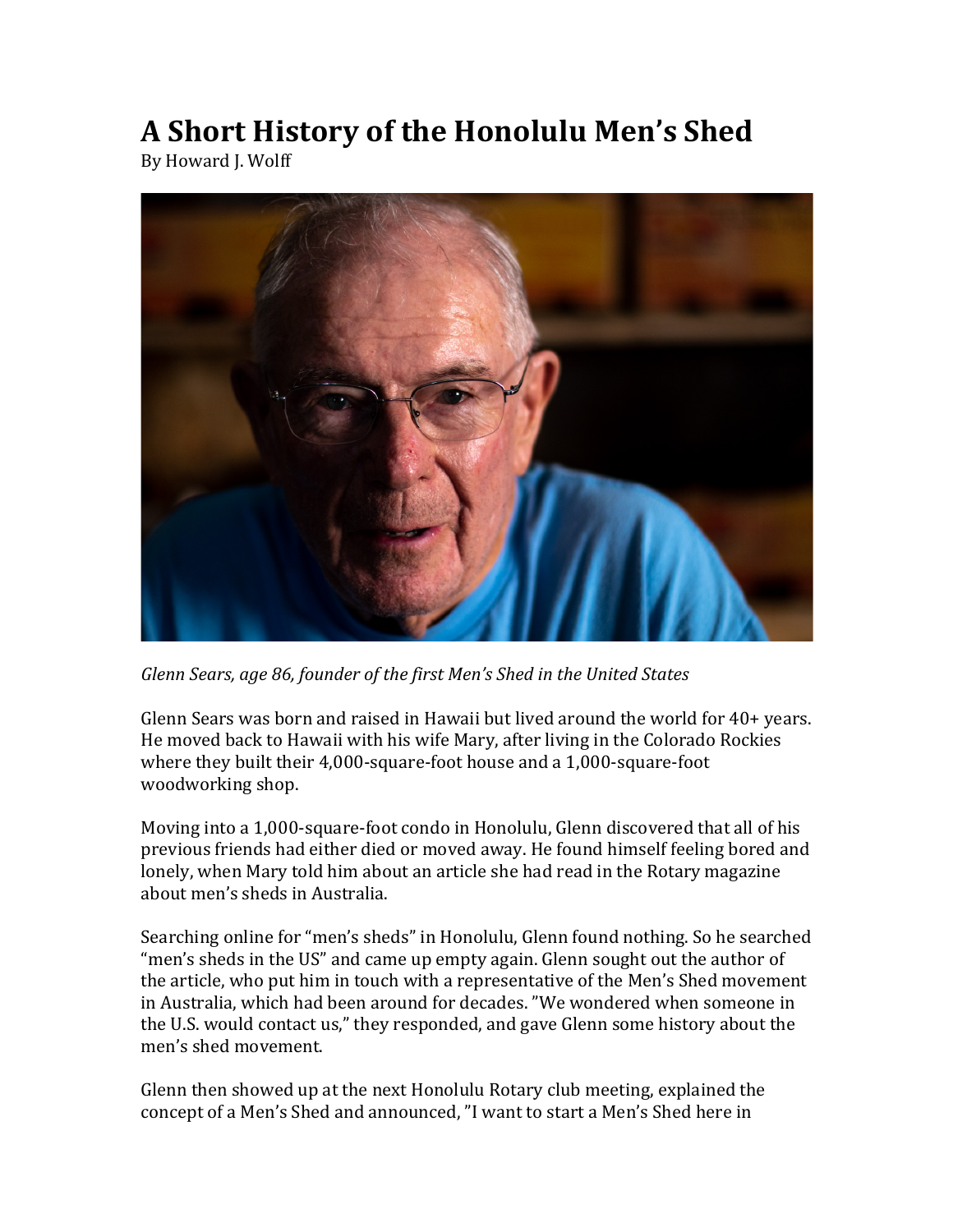Hawaii." Four guys expressed interest—David Talbert, Jerry Taniyama, Jim Hoban, Jonathan Okabe—and, together with Glenn, they formed a steering committee.

By his own admission, Glenn knew nothing about starting a charitable nonprofit organization. But he was a quick learner. He was able to get  $501(c)$  3 recognition by the IRS; sent in the requisite \$400; and, three weeks later, got the approval. He then sat down and wrote the constitution for what would become the Honolulu Men's Shed Association.

Next up was to look for a space.

## **Honolulu Men's Shed – first space (2015)**

Glenn spent five months searching every place he could find that was empty and/or underutilized. He went to every senior center that was run by the state and finally found a tiny space  $(12' \times 16')$  with sliding glass doors that opened onto an outdoor concrete deck. In its earlier incarnation, this space in a senior center had a small woodworking shop.

The steering committee members supplemented the available equipment with some of their own tools and spent a day cleaning up the space. They put up a sign as a way of starting to look for members. But an individual at the Hawaii Division of State Parks closed the place down one week later (presumably because of liability concerns).

Now the search was on for a second home.

### **Honolulu Men's Shed - second space (2016)**

The men's shed found a place to meet that was offered by Makiki Christ United Methodist Church, where eight or nine members gathered once a month. Clearly, this was not an optimal long-term solution.

## **Honolulu Men's Shed – third space (2017)**

In February of 2017, Brickwood Galuteria, a Hawaii State Senator whom Glenn had befriended, called to say, "Meet me by Sand Island Bridge." There they explored three big warehouses with no water or electricity, which were scheduled to be torn down in December.

One of the buildings seemed like a suitable temporary location for the men's shed, but Glenn was told that Biki Bikeshare would be using some of the space for their equipment. Hearing the word "bike," Glenn brought over 39 abandoned bikes from his condo, and Men's Shed members started with the task of fixing them up.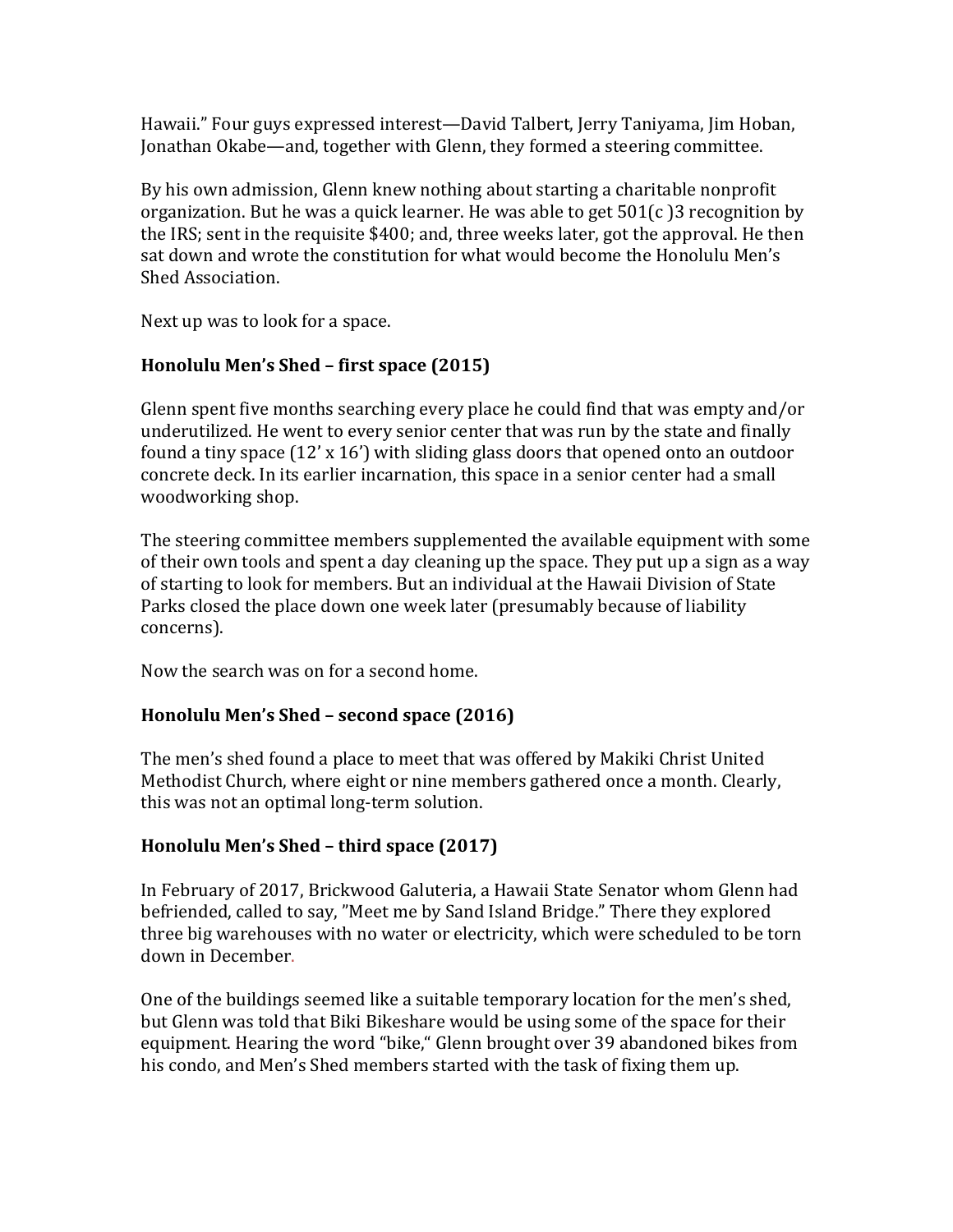Conditions in this building were not ideal, but the men made the most of it, adding a generator for electricity and using port-o-potties when nature called. Aware that the building was scheduled to be demolished by December 2017, Men's Shed members knew they had to find a new space.

Glenn asked, actually "begged," in his words, the folks at the State Harbor Division about the use of an appropriate space for this worthy organization.

#### **Honolulu Men's Shed – fourth space (2018)**

A kind property manager at the Harbors Division, who really liked the idea behind the Men's Shed, offered up a space in a warehouse at Pier 19 that could be utilized under two conditions:

1. The group would have to remove 28 tons of concrete in the form of an 8-inchthick insulated refrigerator floor slab.

2. The Men's Shed would have to leave with one-month's notice, when it came time to tear the building down.

Cutting up and removing the concrete slab proved to be a huge, messy effort; but the now 40-something members of the Shed took on the task and completed it within a few moths. Glenn contacted the president of Hawaiian Dredging (where Glenn had been working over five decades earlier), who volunteered to have the company haul away and dispose of the 28 tons of concrete.



The current home of the Honolulu Men's Shed at Pier 19